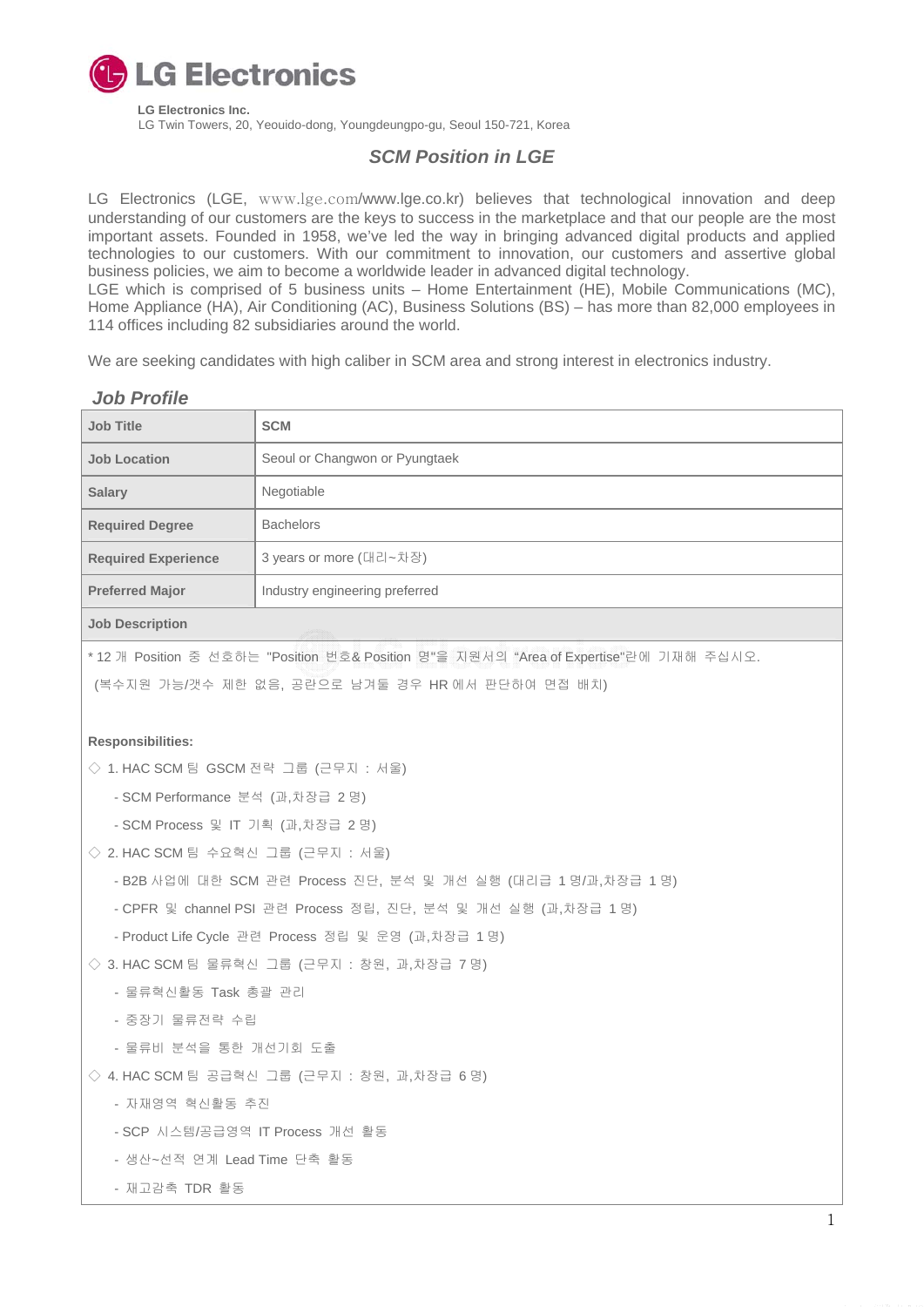| ◇ 5. BS SCM 실 Monitor SCM 그룹 (근무지 : 평택, 사원~대리급 1명, 과/차장급 1명)                                                    |
|-----------------------------------------------------------------------------------------------------------------|
| - O/S 물동관리 포함한 통합 물동관리 수행                                                                                       |
| - 핵심 자재 Visibility 고려한 GSCP 기반 중장기 물동관리 강화                                                                      |
| - 물동관리 Cycle 단축 추진 : 주간 → 일간                                                                                    |
| ◇ 6. BS SCM 실 Car & Security SCM 그룹 (근무지 : 평택, 대리급 1명)                                                          |
| - 통합 물동관리 수행                                                                                                    |
| - 핵심 자재 Visibility 고려한 GSCP 기반 중장기 물동관리 강화                                                                      |
| - 물동관리 Cycle 단축 추진 : 주간 → 일간                                                                                    |
| ◇ 7. BS SCM 실 PI 그룹 (근무지 : 서울, 과/차장급 2명)                                                                        |
| - Business Partner 와 "계획 ~ 실행" 협업 프로세스 구현 Lead                                                                  |
| - Business Partner 를 위한 e-Visibility 시스템 구현 Lead                                                                |
| ◇ 8. BS SCM 실 물류혁신파트 (근무지 : 평택, 과/차장급 1명)                                                                       |
| - 생산법인 물류 개선 → 마케팅/물류법인 물류 개선 포함                                                                                |
| - 단기 개선과제 중심 → 단기 개선과제 + 물류 거점 설계 포함                                                                            |
| - 물류전략 수립 및 수행                                                                                                  |
| ◇ 9. 본사 CSCO SCM 팀 Demand planning Specialist (근무지: 서울, 과장~부장급 1명)                                              |
| - Manage CPFR and channel collaborations                                                                        |
| - Improve subsidiaries' demand management processes                                                             |
| - Improve demand fulfillment processes and system                                                               |
| (Sell-out 및 Sell-in 동기화, 통계적 기법의 수요예측 최적화, 적정 유통재고 관리 등)                                                        |
| - Channel PSI Management                                                                                        |
| ◇ 10. 본사 CSCO Global External Manufacturing Team, Material management position (대리~과장급 1명)                      |
| - Material Management                                                                                           |
| • Manage, control & improve Consigned or Buy-Sell materials supplied to Electronics Manufacturing Service (EMS) |
| partners                                                                                                        |
| • Manage various EMS partners worldwide                                                                         |
| - Consigned & Buy-Sell Materials Management                                                                     |
| • Manage & optimize carrying inventories                                                                        |
| • Manage & optimize consigned materials                                                                         |
| - Project Management                                                                                            |
| . To set-up & lead a project independently (ramp-up /ramp down, materials transfer etc)                         |
| . To communicate and share fact-based data                                                                      |
| . To create working tools, process and procedures                                                               |
| - Audit & Improve                                                                                               |
| . To audit material pipeline, inventory                                                                         |
| • To improve efficiency in material distribution, costs & management                                            |
| • To deal with EMS partners (negotiations, lead-times, costs, supply & demand)                                  |
| 11. MC SCM 팀 Demand change management program position (근무지: 서울, 대리~차장급 2명)<br>◇                                |
| Training & Trouble shooting for user of internal Operation System<br>$\overline{\phantom{m}}$                   |
| Drive SCM Process innovation in Marketing subsidiaries<br>$\overline{\phantom{0}}$                              |
| • Implement systematic demand planning & weekly S&OP process                                                    |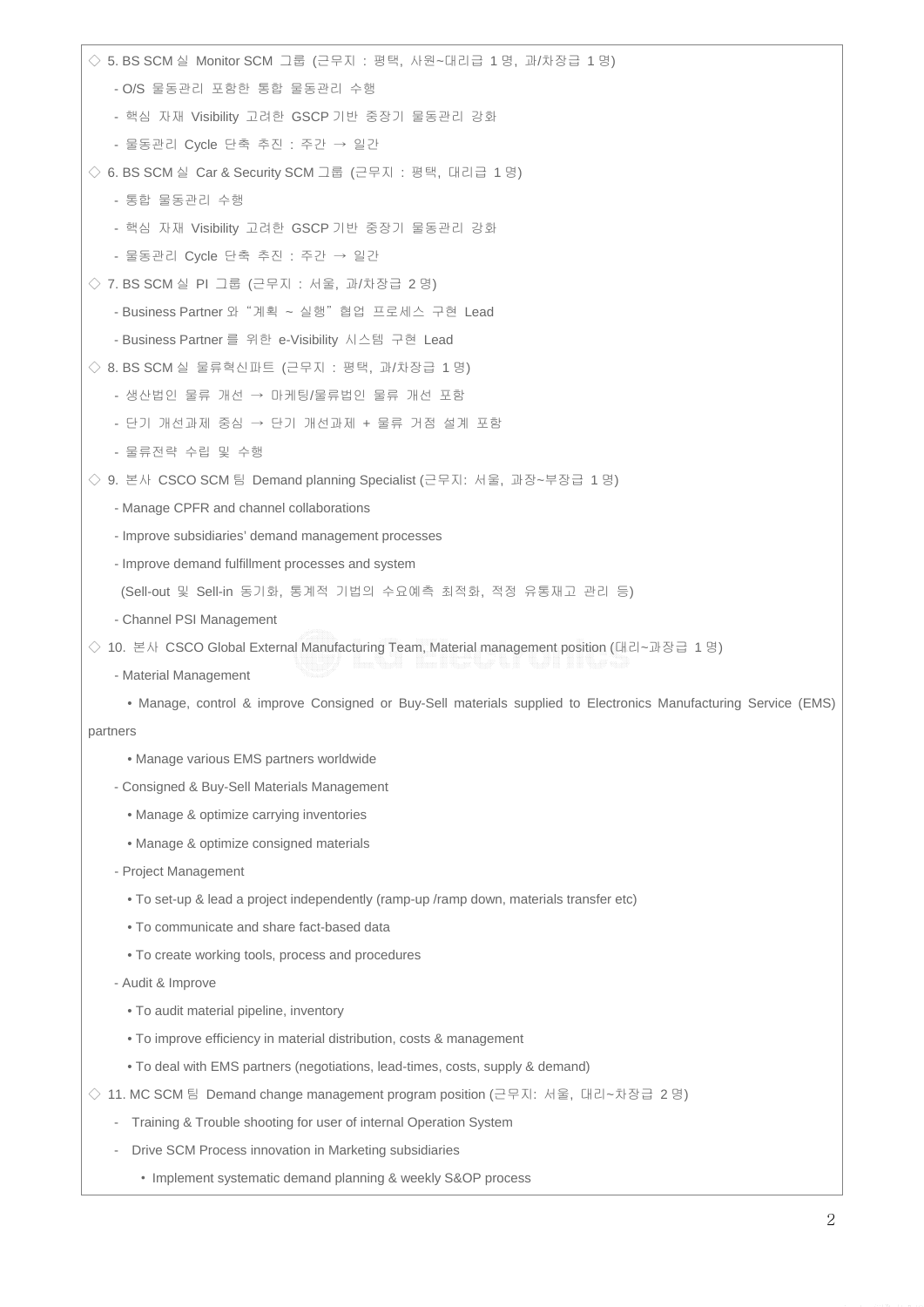- Stabilize weekly SCM operation through internal system
- KPI monitoring by region & subsidiaries

 $\Diamond$  12. MC SCM 팀 Demand processing lead time reduction & Demand fulfillment improvement position (근무지: 서울, 1 명)

- 유럽 / 북미지역 CPFR Leading
- 대 고객 Communication 체계 구축 (System Design)
- Demand Planning Management & Guiding
	- Training & Change management for Forecast input of Subsidiary and enhancing management capability
	- Issue drawing & Solution suggestion through analysis of task execution pattern
	- Sell-out forecast operating recommendation
	- Execute Analysis & Action plan for Demand Operating Process
- Plan vs. Actual Orders Analysis
	- Demand operation support by business types based on understanding of Business scheme
	- Proper demand planning guide suggestion according to customer order pattern
	- Operation Guide & Process suggestion for Available-to-Promise based on Order fulfillment system

### **Requirements for each position:**

- ◇ 1. HAC SCM 팀 GSCM 전략 그룹
- 경영관리/기획 업무, 업무분석 및 컨설팅 경험자 우대
- ◇ 2. HAC SCM 팀 수요혁신 그룹
- SCM 관련 혁신활동 및 B2B 사업에 대한 SCM 관련 Process 진단, 분석 및 개선 실행 경험자
- CPFR 및 channel PSI Process, Product Life Cycle 관련 Process 정립 및 운영 경험자
- ◇ 3. HAC SCM 팀 물류혁신 그룹
- Logistics Process Innovation, Logistics Cost 절감 Task, 출하 및 창고관리 Task 수행 경험
- Global Supply Chain Planning System 활용 경험
- ◇ 4. HAC SCM 팀 공급혁신 그룹
- 자재/구매 부문, ERP 관련 시스템, 생산계획 수립 실무 경험자
- ◇ 5. BS SCM 실 Monitor SCM 그룹
- Understanding in global PSI management required
- In-depth understanding in "Engineer to Make", "Forecast to Make"
- Experience in outsourcing management preferred
- Fluent in English & Chinese communication preferred
- ◇ 6. BS SCM 실 Car & Security SCM 그룹
- Understanding in "Engineer to Production" and Global PSI management required
- Strong leadership to set-up SCM processes in newly built & rapidly growing business required
- ◇ 7. BS SCM 실 PI 그룹
- SCM Process design and Implementation with IT enabler
- Co-work experience with IT experts preferred
- Demand Management Innovation: Experience in CPFR, B2B Collaboration building preferred ( CPG, Retail, Hi-Tech,

Consumer Electronics, Industrial )

• Supply Management Innovation: Experience in global planning system preferred ( Hi-tech, Electronics, Consumer Electronics )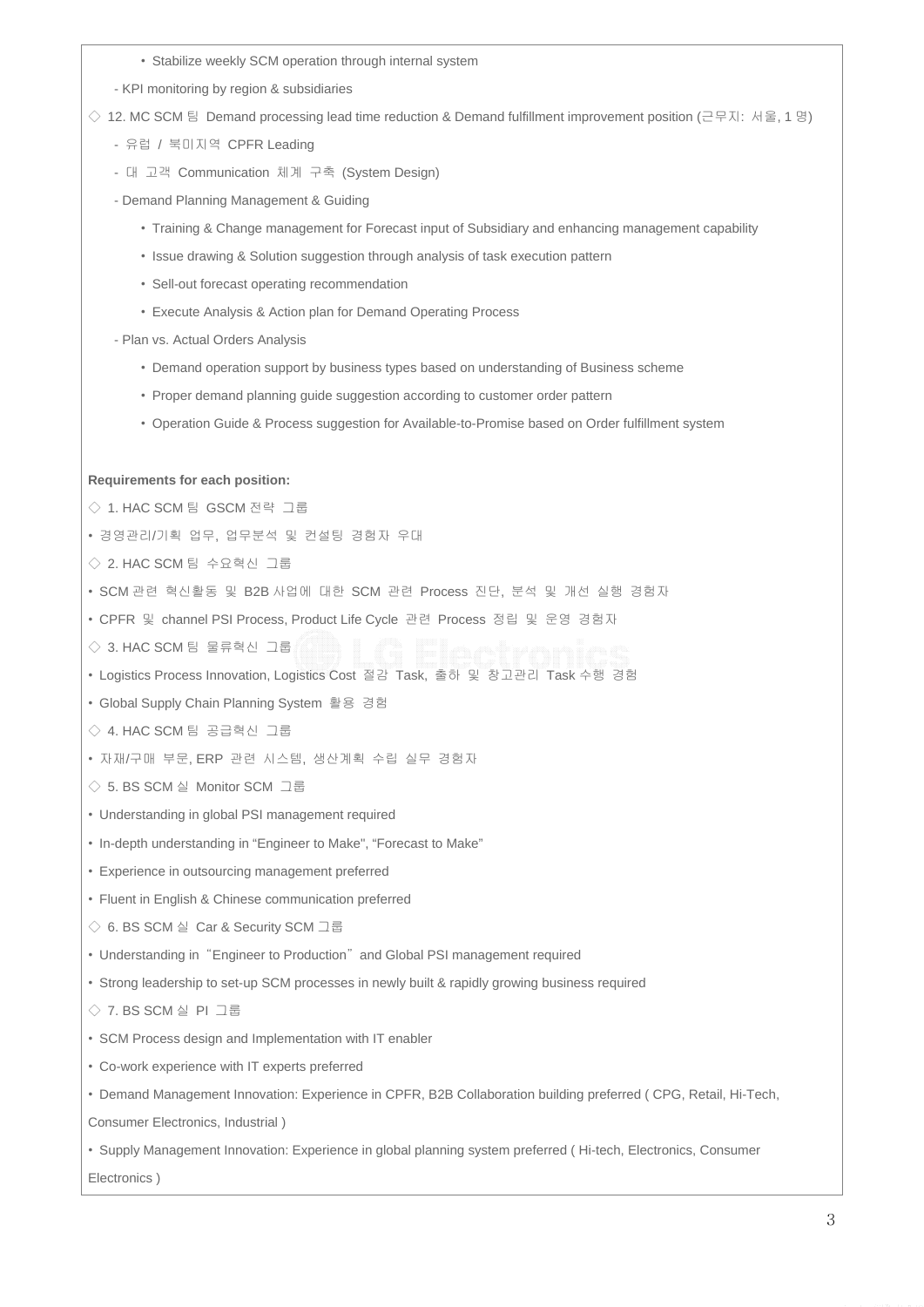◇ 8. BS SCM 실 물류혁신파트

- Experience in logistics strategy design preferred (Especially, in logistics network design & evaluation)
- In-depth understanding in shipping & 3PL company's processes
- ◇ 9. 본사 CSCO SCM 팀 Demand planning Specialist
- Demand planning & management and sales forecasting Knowledge about planning system
- Consulting Firm (Accenture, ATKearney, IBM, Oracle, McKinsey 등) 또는 전자제품제조업체에서 SCM 분야 중 Demand
- Management 영역에 5 년 이상 근무자 우대
- SCM 관련 석사학위 이상 소지자 우대
- $\Diamond$  10. HQ CSCO Global External Manufacturing Team, Material management position
- Experience in outsourcing work is preferred
- More than 5-years job experience in material management is required
- Deep understanding of manufacturing & material management dynamics
- Effective job experience: Materials, Consignment, Buy-Sell, Inventory, Shipments, Lead-times, Planning, Purchase and Cost control
- Good communication skills in Korean and English
- Excellence in problem solving and must have international business mind-set
- Frequent business trip (Domestic & Overseas) required
- $\Diamond$  11. MC SCM 팀 Demand change management program position
- Experts experienced in industry demand planning
- Experience in consumer industry related areas, or in mobile phone companies are advantages.
- Strong cross functional leadership with excellent track record of collaboration
- Recognizes and manage the interrelationship of individual and organizational excellence, and their contribution to leadership
- Experience managing multiple projects and delivering the agreed goals
- Proactive change agent and strong problem solver
- Work experience with management consulting firms
- Fluent English or Fluent Korean(in case of Foreigner) will be treated considerately
- $\Diamond$  12. MC SCM 팀 Demand processing lead time reduction & Demand fulfillment improvement position
- Industry CPFR 초기 Set-up 경험자
- Experts experienced in industry demand planning
- Experience in consumer industry related areas, or in mobile phone companies are advantages.
- Strong cross functional leadership with excellent track record of collaboration
- Recognizes and manage the interrelationship of individual and organizational excellence, and their contribution to leadership
- Experience managing multiple projects and delivering the agreed goals
- Proactive change agent and strong problem solver
- Work experience with management consulting firms
- Fluent English or Fluent Korean(in case of Foreigner) will be treated considerately

### **Common Requirements:**

Strong interpersonal and communications skills

Fluent in English is preferred : TOEIC score of 700 or higher (Not applicable if US educated)

Certified in SCM professional (CSCP, CPIM, CPM, CPL, etc) preferred